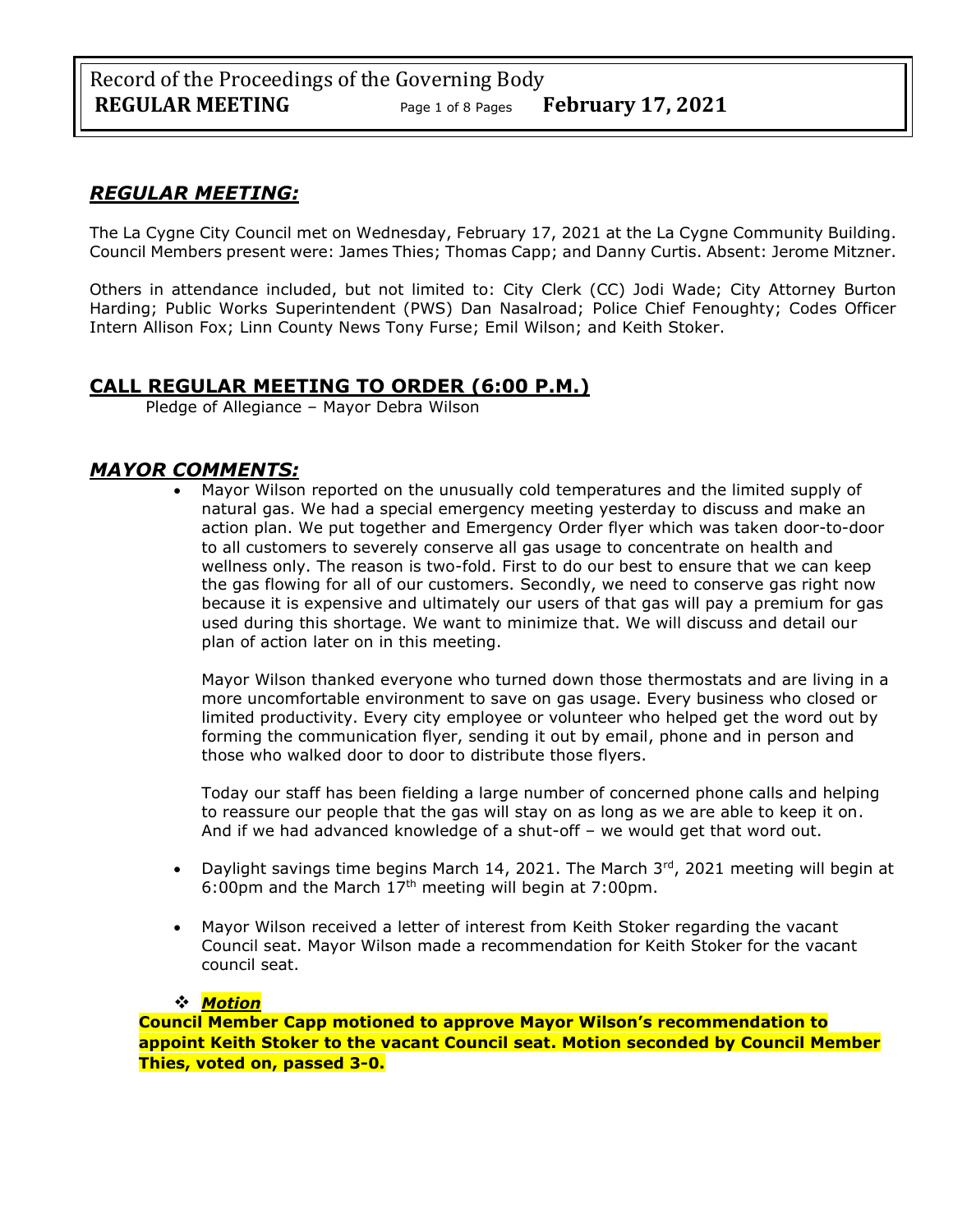## *CONSENT AGENDA:*

## ❖ *Motion to approve Consent Agenda:*

**Council Member Capp motioned to accept the Consent Agenda as presented.**

Minutes of February 3, 2021 City Council Meeting; January 2021 Budget Report; January 2021 Treasurer's Report; Check Register: February 4 – February 17, 2021;

**Motion seconded by Council Member Curtis, voted on, passed 3-0.** 

## *DISCUSSION FROM THE FLOOR:*

NONE

# *SPECIAL PROJECTS:*

### *WATER PLANT SETTLING POND PROJECT*

PWS Nasalroad is setting up a meeting next week with MW Engineer group to review the preliminary plans and price estimates.

### *SEWER REHABILITATION PROJECT*

PWS Nasalroad stated BG Consultants was still checking on the falls and depth testing for possible extensions of the sewer main on 4<sup>th</sup> street and Grand avenue.

### *STREET PROJECT – KDOT CCLIP PROJECT AT KS HWY 152 AND INDUSTRIAL ROAD*

No updates at this time

### *NEW LA CYGNE FIRE STATION PROJECT*

No updates at this time

## *SWEARING IN COUNCIL MEMBER:*

CC Wade administered the oath of office to Council Member Keith Stoker.

# *REPORTS OF CITY OFFICERS:*

### **CITY ATTORNEY –BURTON HARDING(ATTENDED VIRTUALLY BY ZOOM)**

City Attorney Harding reviewed the following report:

- Municipal Court
- Research and drafted a Memo to the City regarding annexing and transferring water rights from RWD#1.
- Research and drafted Memo to the City regarding the City's zoning regulations and definitions, specifically Table 15-1 for I-1 and I-2 zoned parcels.
- Reviewed contract with engineer and sent back with suggestions and revisions.
- Calls with the Police Chief regarding procedures for citizens without power and heat.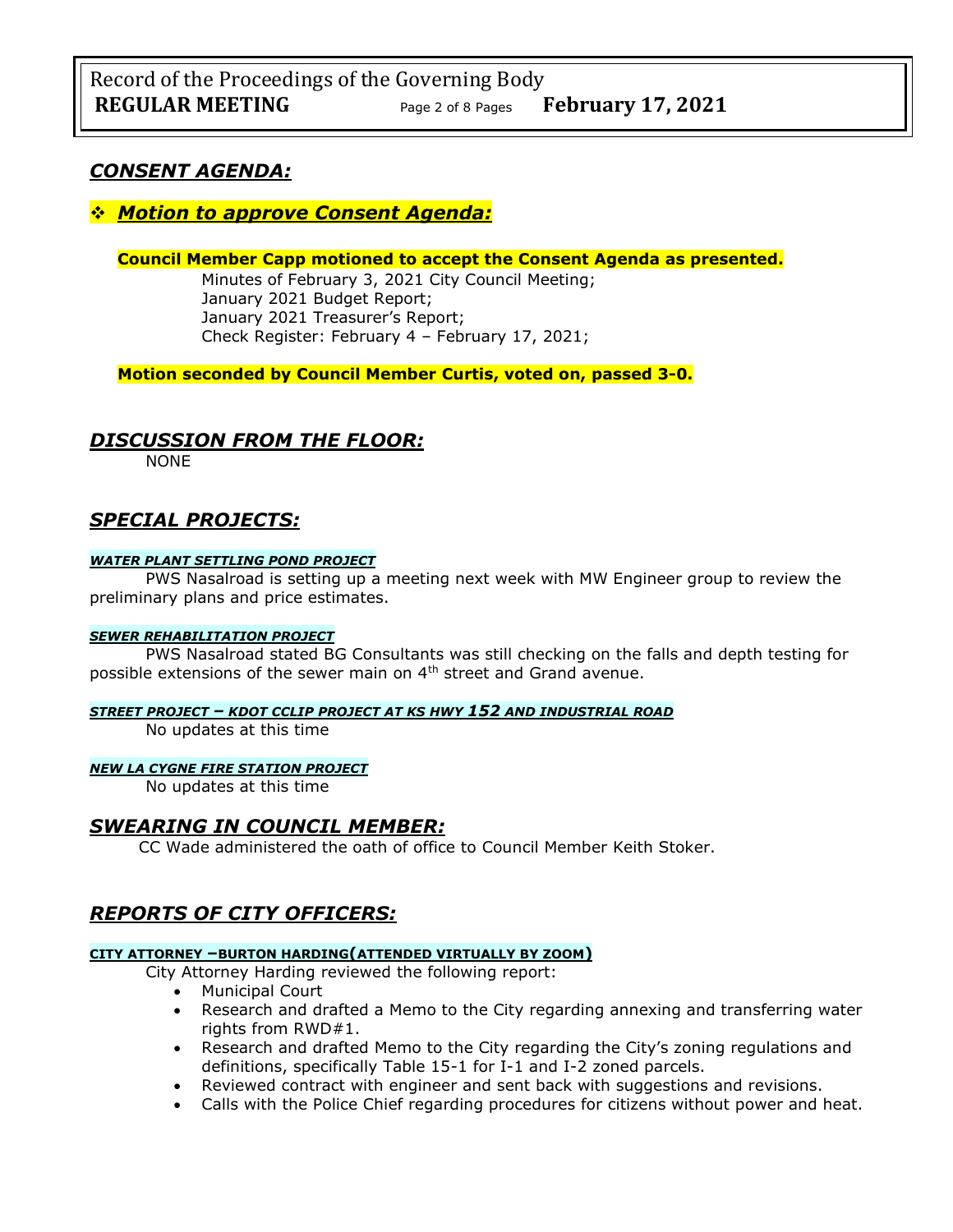## *REPORTS OF CITY OFFICERS CONTINUED:*

## **CHIEF OF POLICE/CODES OFFICER**

**14 Traffic Stops Conducted**

| Citations issued since last meeting |  |
|-------------------------------------|--|
|-------------------------------------|--|

| Speed in School Zone | Revoked DL   |  |
|----------------------|--------------|--|
| Stop Sign            | Illegal Tag  |  |
| Expired DL           | No DL        |  |
| <b>Expired Tag</b>   | Speed        |  |
| Vicious Dog/RAL      | Insurance    |  |
| Seatbelt             | Suspended DL |  |

## **Calls for Service / Reports – 02/02/2021 thru 02/15/2021**

| Animal Complaint - 3     | Felony Warrant Arrest - 1                |
|--------------------------|------------------------------------------|
| Residential Lockout - 1  | Civil Matter / Child Custody Standby - 3 |
| Illegal Burn $-0$        | Citizen Assist CFS / contact - 8         |
| Theft $-0$               | Juvenile Incident - 0                    |
| Check Welfare $-4$       | Traffic Hazard-0                         |
| Follow $Up - 6$          | Assist Outside Agency - 0                |
| Suspicious Activity - 1  | Pedestrian Check - 0                     |
| Sexual Assault - 0       | Trespass - 3                             |
| Domestic / Battery - $0$ | Ambulance - 0                            |

### **Codes Enforcement**

3 Nuisance Notice-To-Appear have been sent out. Allison Fox presented updated spreadsheets for the status on Nuisance letters and condemnations.

## **Animal Control**

-Nothing at this time

### **VIN Inspections-** 0 completed

### **New Business**

Chief Fenoughty reviewed three (3) upcoming training sessions. The Chief and Corporal West need to get their education hours for the year completed. These training sessions would provide credit towards their education hours.

- Investigating Physical and Sexual Abuse of Elder and Dependent Adults March 19, 2021, Zoom training 9am – 12pm, Free.
- 2021 KBO Laboratory Information including Firearms, Seized Drugs and more, March 17, 2021, Zoom training 8am – 5pm, Free.
- Cop Stress, March 4, 2021, Zoom Training, 1pm 5pm, \$35/person. Chief Fenoughty would like to attend as well as Corporal West. Total price \$70.

### ❖ *Motion*

**Council Member Capp motioned to approve for Chief Fenoughty and Corporal West to attend the Cop Stress Zoom training on March 4 for the amount of \$70. Motion seconded by Council Member Curtis voted on, passed 4-0.**

**Accrued Overtime for Department**: Accrued overtime for last pay period = 0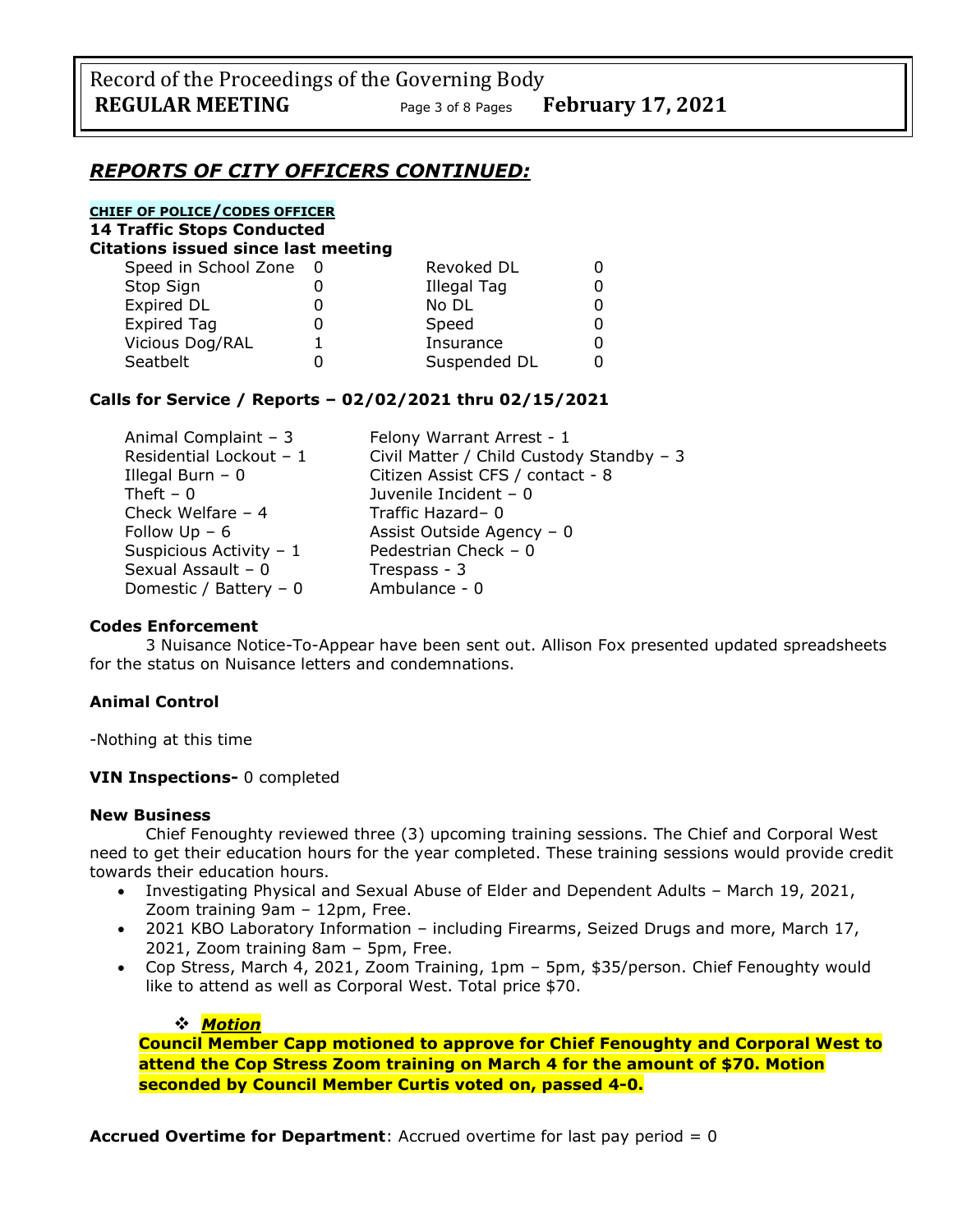# *REPORTS OF CITY OFFICERS CONTINUED:*

### **PUBLIC WORKS DEPARTMENT – PUBLIC WORKS SUPERINTENDENT (PWS) DAN NASALROAD**

PWS Naslaroad reported he is working to keep up with the street, gas situation and keeping the water plant running.

Sewer – The rebuilt motor was returned and installed at the City Park lift station. There was an issue with the City Park lift station regarding the new Ebara motor which burnt up and has been reviewed by the company and found to be a factory fault.

### **FIRE DEPARTMENT – FIRE CHIEF DAN NASALROAD**

• Fire crew has been out on some calls pertaining to generators and space heaters.

### **CITY CLERK – JODI WADE**

Report from 2/3/2021 – 2/17/2021

### **City Clerk**

- Completed the Water Inspection for 2021
- Completed the KMIT Audit for 2020
- Preparing for the upcoming Gas inspection
- Financial Audit is scheduled for mid-April

## **Treasurer/Utility Clerk/Court Clerk**

- January sales tax worked out issues with the change from cash to prepaid and filed.
- Prep VIN reports and sent to State.
- Prepared diversions for Burton's review.
- Worked on Planning & Zoning issues with processing plant.
- Gas report.
- Utility penalties.
- Gas Emergency.
- Worked with software tech on several utility and court issues.

## *COUNCIL COMMITTEE REPORTS:*

### *WATER & GAS -*

• Gas supply emergency 2021.

CC Wade explained the process for purchasing gas to the Council. CC Wade reviewed the annual supply agreement in which the City signs every year which shows the estimated amounts of supply for each month's use. Dixie Riedel, KMGA, on the  $1<sup>st</sup>$  day of each month reviews weather forecast and events to determine how much supply to purchase on the  $1<sup>st</sup>$  of the month price index which only comes out for just that day. Dixie does not know if the  $1<sup>st</sup>$  of the month price index is higher or lower than the daily price index throughout the month. Her objective is also not to over-purchase supply for a month. The remainder of supply for the month is purchased at the daily price index. Last week the daily price index was running at just under \$2.90/MMBtu until Wednesday (2/10/21) when it hiked up to around \$8/MMBtu. By Friday, the daily price index had sky-rocketed up to the \$300/MMBtu range. According to the suppliers, the supply was low and the demand escalated due to the extreme cold weather which inflicted the entire MW region. CC Wade also reviewed the process for invoicing from KMGA. At this point we won't know the costs until our March bill from KMGA. At this time

## *COUNCIL COMMITTEE REPORTS CONTINUED:*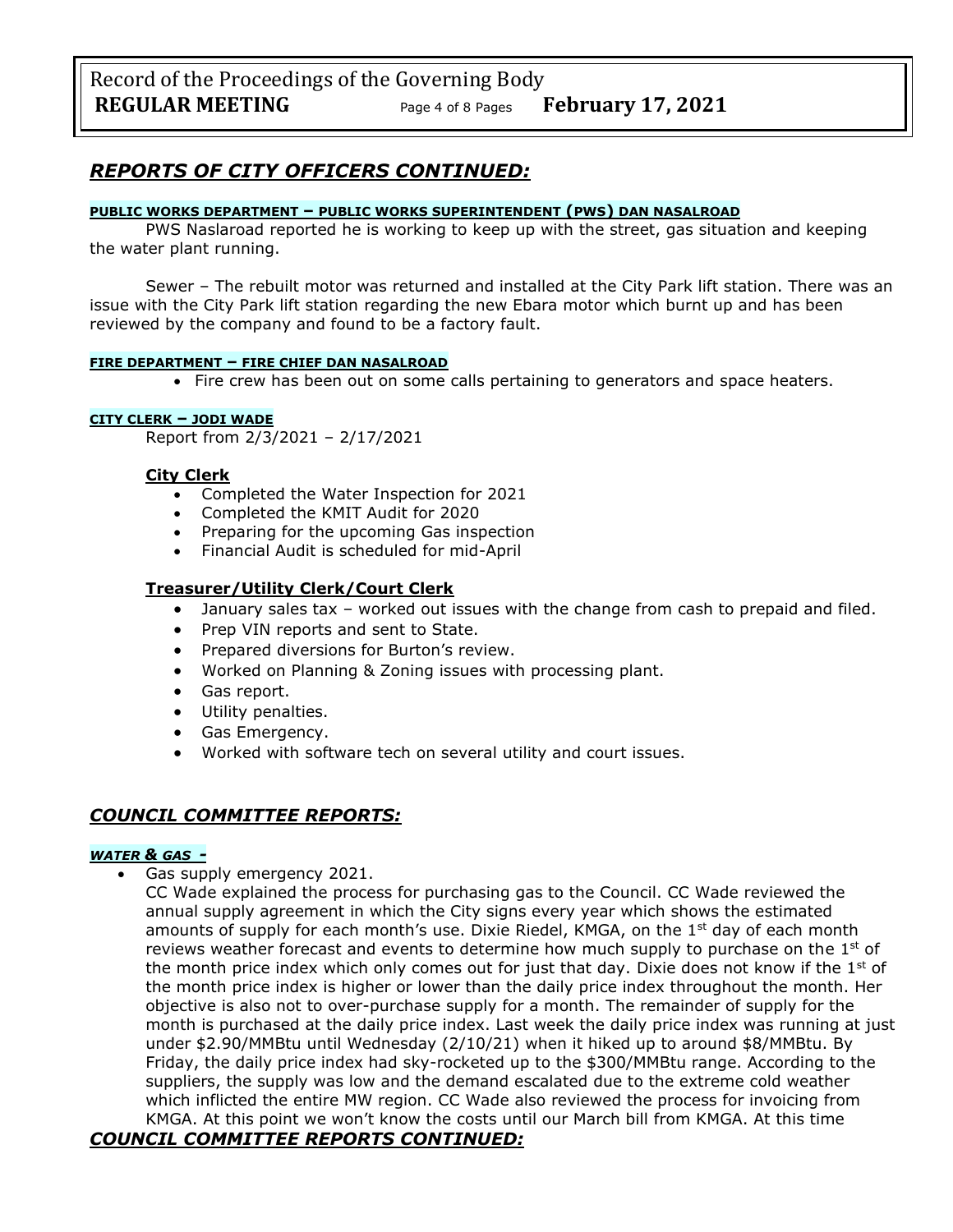## *WATER & GAS CONTINUED -*

KMGA has reached out on both the State and Federal levels to determine if there will be any monetary support available through FEMA or state programs. KMGA has also reached out to FERC (Federal Energy Regulatory Commission to look at addressing price gouging. We cannot answer any questions at this time regarding the financial impact of this event until invoices are received.

#### *STREET -*

- (Postponed until Fall 2021) RFP for Stormwater Master Planning.
- (In Committee review) La Cygne Library parking area drainage.

A letter was received on February 8, 2021. Council Member Thies read the letter dated February 8, 2021 from Kent Wade which stated:

"I would like to inform the City about the large amount of water that is collecting when it rains on the North West corner of the new addition of the La Cygne Library, at the corner of N. Broadway and Chestnut St. The water seems to be collecting because of the concrete pad at the North end of the new Library addition and plugged the culvert to the East. This makes for a hazard while walking, biking and even driving a car through this area. I hope something can be done with area at a minimal cost."

The Council held discussion regarding the situation. At the last meeting Council Member Mitzner had stated to wait until the storm water survey to provide information. Council Member Capp asked if anyone has reached out to the Library project Contractor. Mayor Wilson indicated that prior to this letter nobody has reached out to the Contractor. Council Member Curtis stated that water has pooled in that vicinity prior to the Library putting the North parking. Council Member Capp indicated the City had stopped the Contractor prior to the construction of the North parking area addressing the schematics for the pad. The Contractor, PWS Nasalroad and Council Member Mitzner met to discuss the parking area. PWS Nasalroad stated the Contractor indicated a swell/drain was going to be put down the middle of the pad leading water to the culvert pipe on the East end. Council Member Capp pointed out the Contractor did not do what they stated. Mayor Wilson stated if we don't give the Library the opportunity to address it with the contractor then they would miss out on their warranty period. Mayor Wilson asked if the Street committee could reach out to the Library to schedule a meeting with them and their Architect and Contractor to have a conversation regarding the construction of the North parking pad.

• Council Member Mitzner and Council Member Thies attended the Planning & Zoning Commission Public hearing on February 11, 2021 regarding Article 22. Council Member Thies indicated there were approximately 10-12 patrons in attendance. Council Member Thies had no further comments.

#### *SEWER-*

CC Wade asked the Council if they would like to proceed with drafting a letter to the owners of vacant lots and abandoned homes regarding the sewer taps and when would they like those to be sent out. Council Member Capp suggested to get a draft to the Council by end of March in order to be approved and delivered in April 2021.

## *COUNCIL COMMITTEE REPORTS CONTINUED:*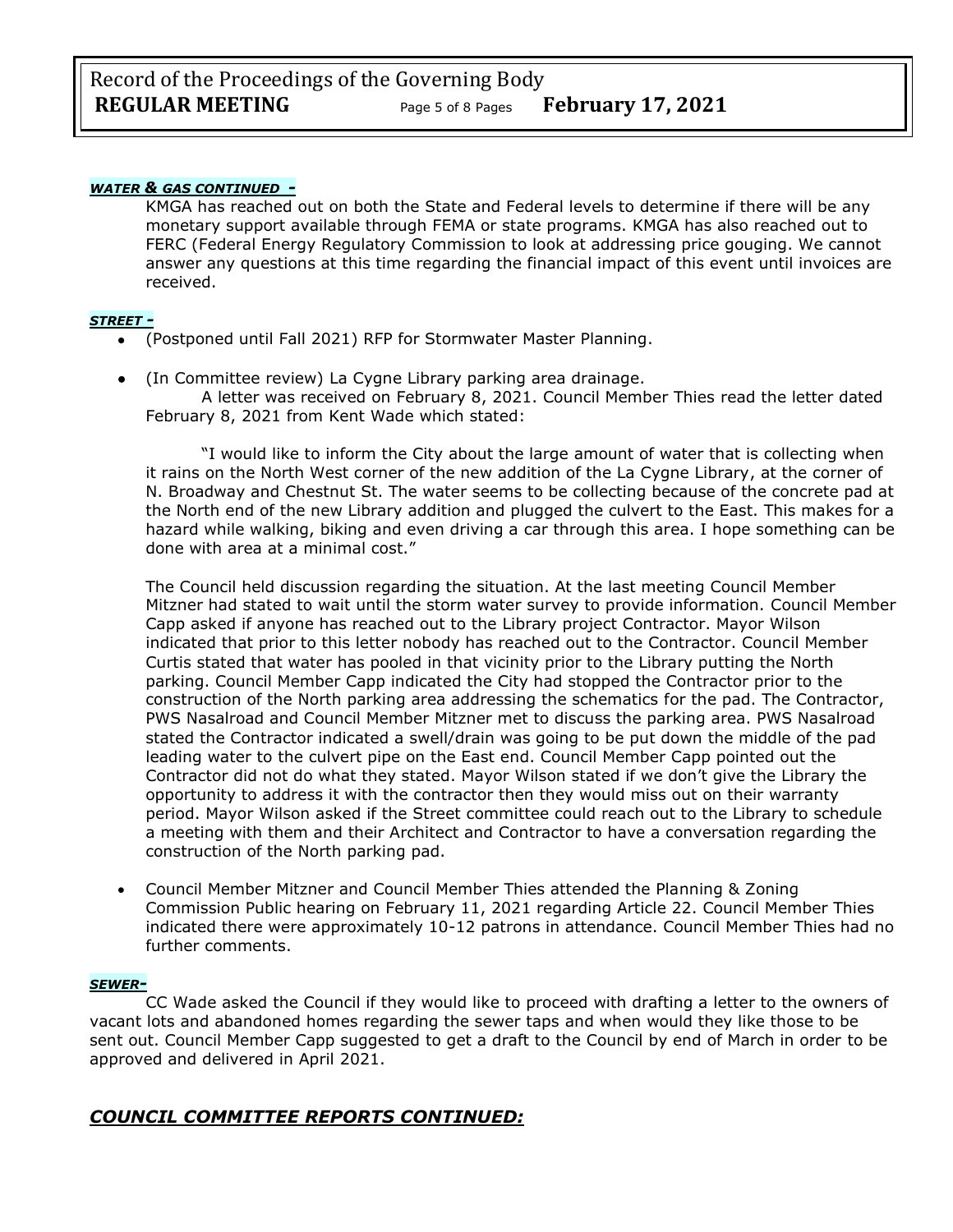### *PARK-NONE*

#### *CEMETERY –*

• (Postponed until January 2021) Chapter XI. Public property, Article 1. Cemetery regulations. No meeting scheduled to date.

#### *PUBLIC SAFETY –NONE*

#### *COMMUNITY BUILDING-NONE*

#### *EMPLOYEE RELATIONS & TRAINING –*

• (Postponed until Spring 2021) -Ethics/Public Service Training.

## *SPECIAL COMMITTEE REPORTS:*

*EMERGENCY MANAGEMENT -NONE SWANFEST COMMITTEE -NONE LA CYGNE COMMUNITY PARK BOARD –NONE PLANNING & ZONING COMMISSION (PZC) -NONE*

## *UNFINISHED BUSINESS:*

### **ORDINANCE NO. ANNEXING LAND TO THE CITY OF LA CYGNE, KS – TABLED UNTIL MARCH 3, 2021 MEETING.**

### **RESOLUTION NO. 02-17 REGARDING MAINTENANCE OF STREETS WITHIN THE LINN COUNTY INDUSTRIAL PARK, LA CYGNE, KS. TABLED UNTIL MARCH 3, 2021 MEETING.**

### **EMPLOYEE POLICY & GUIDELINES**

Employee scales and evaluation procedures for the City of La Cygne. CC Wade is currently reviewing the entire Employee Policy & Guidelines book to make corrections which have been noted over the past 4 years. CC Wade would like to table until March 3, 2021 meeting.

## *NEW BUSINESS:*

### **WATER CONSERVATION PLAN**

Due to the Gas emergency, CC Wade was not able to complete an update of the Water Conservation plan. CC Wade indicated the need to reach out to KRWA for some of the information which would need to be updated.

#### **CONTRACTOR-CLIENT SERVICE AGREEMENT WITH BARTLETT AND WEST**

CC Wade asked for an executive session for 8 minutes for Trade secrets.

### ❖ *Motion*

**Council Member Capp motioned to go in to executive session for 8-minutes for trade sercrets and will return to the Council table at 7:10pm. Motion seconded by Council Member Curtis voted on, passed 4-0. 7:02pm** 

Others in attendance included, but not limited to: CC Wade *NEW BUSINESS CONTINUED:*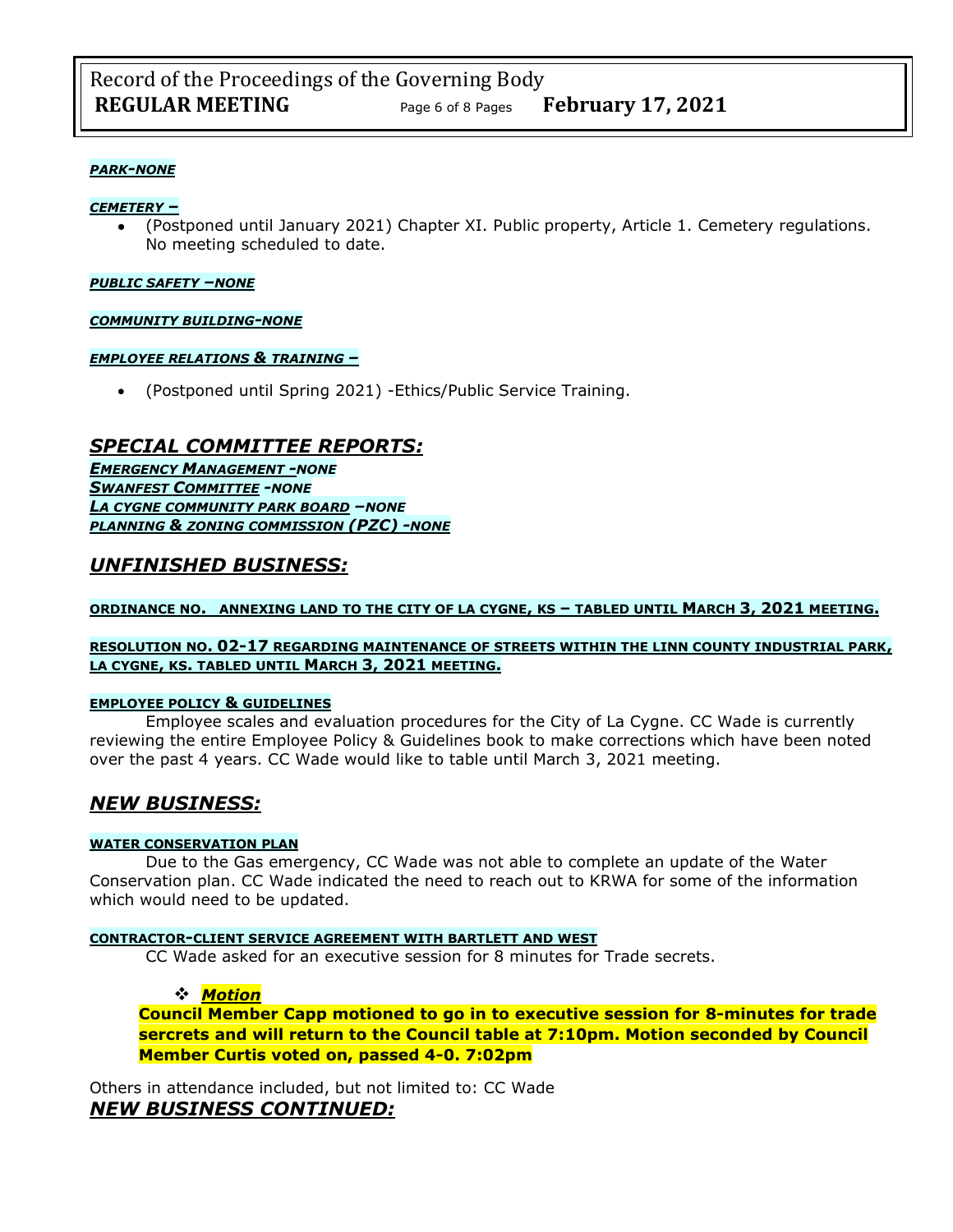## *OPEN SESSION RESUMED AT 7:13pm:*

❖ *Motion* 

**Council Member Capp motioned to go in to executive session for 10-minutes for trade secrets and will return to the Council table at 7:24pm. Motion seconded by Council Member Curtis voted on, passed 4-0. 7:14pm** 

Others in attendance included, but not limited to: CC Wade

## *OPEN SESSION RESUMED AT 7:24pm:*

## *EXECUTIVE SESSION:*

❖ *Motion* 

**Council Member Capp motioned to go in to executive session after a 5-minute break for 30 minutes for non-elected personnel performance review and will return to the Council table at 8:05pm. Motion seconded by Council Member Thies voted on, passed 4-0. 7:30pm** 

Others in attendance included, but not limited to: CC Wade

## *OPEN SESSION RESUMED AT 8:05pm:*

## *EXECUTIVE SESSION:*

❖ *Motion* 

**Council Member Capp motioned to go in to executive session for 25 minutes for nonelected personnel performance review and will return to the Council table at 8:30pm. Motion seconded by Council Member Thies voted on, passed 4-0. 8:05pm** 

Others in attendance included, but not limited to: CC Wade

## *OPEN SESSION RESUMED AT 8:30pm:*

## *EXECUTIVE SESSION:*

❖ *Motion* 

**Council Member Capp motioned to go in to executive session after a 2-minute break for 15-minutes for non-elected personnel performance review and will return to the Council table at 8:49pm. Motion seconded by Council Member Thies voted on, passed 4-0. 8:32pm** 

Others in attendance included, but not limited to: CC Wade *OPEN SESSION RESUMED AT 8:49pm:*